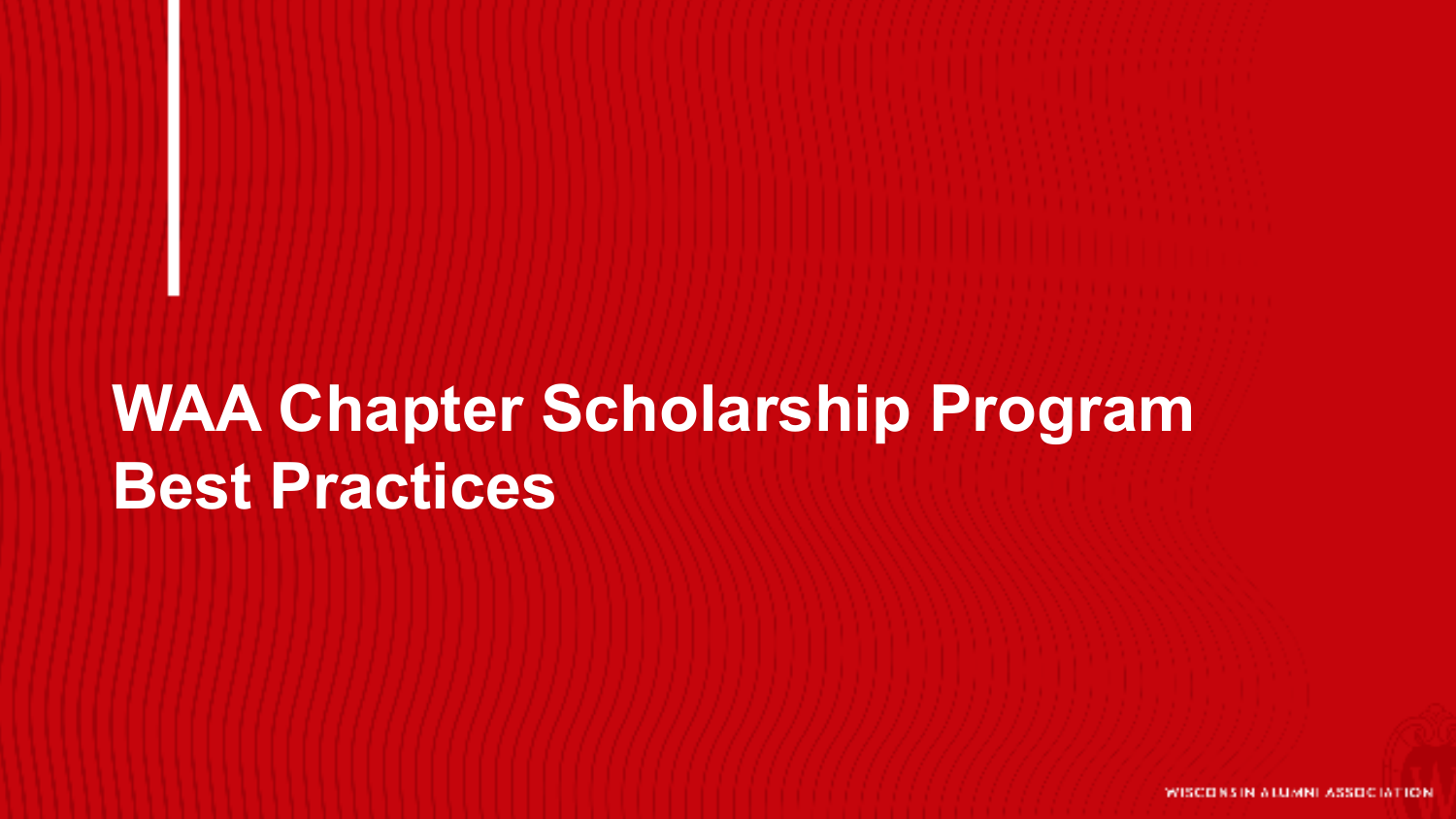# **Today's Agenda**

- Year One Review
- New to Year Two
- Prepare for Success
- Navigating the Data
- Awarding
- Questions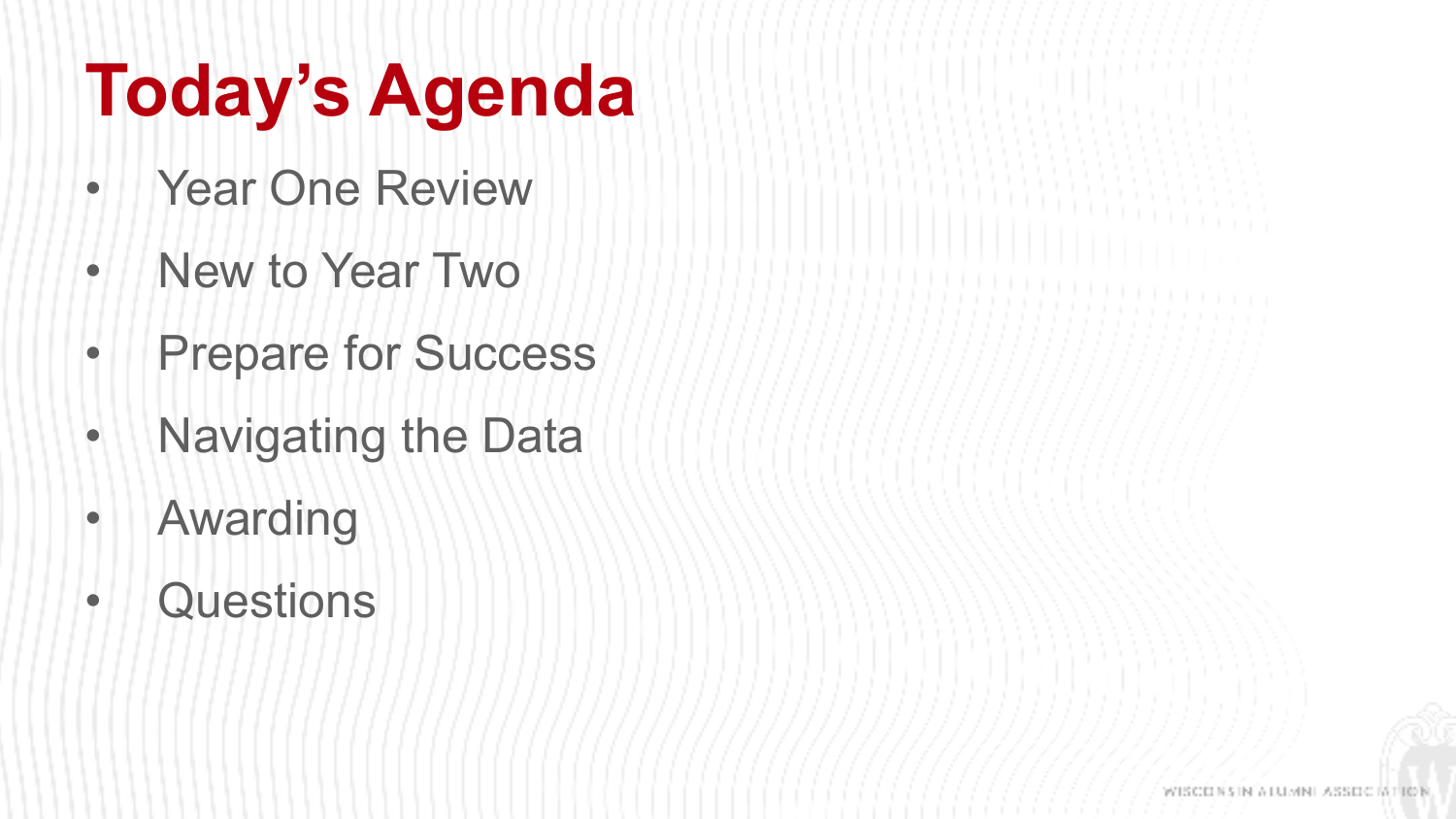## **Year One in Review:**

- **2560** students applied to chapter scholarships
- **201** students awarded chapter scholarships
- Almost **\$500,000** awarded through chapter scholarships for the 2019-20 academic year!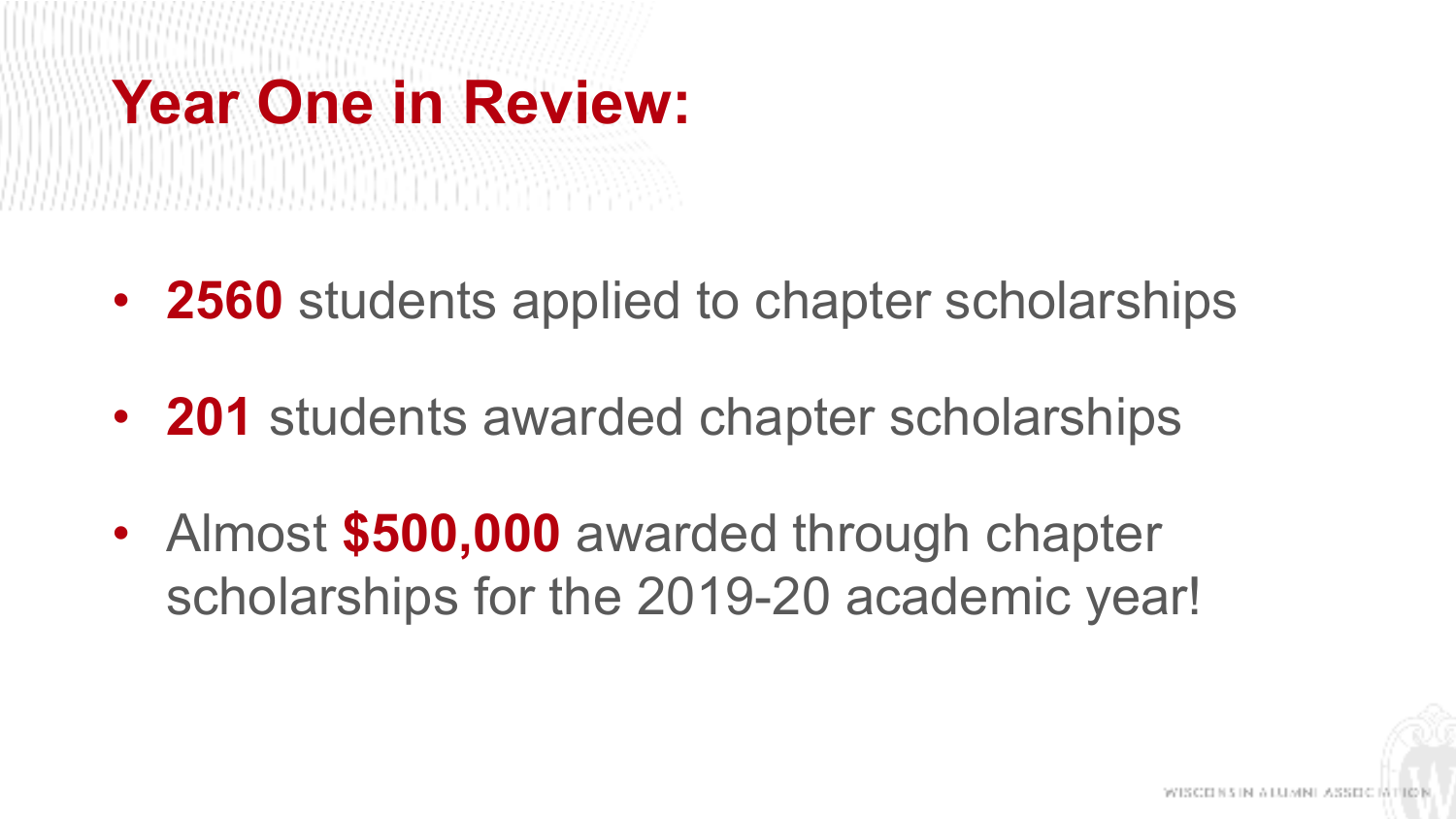## **Feedback from Chapters**

- Issues with Box and sharing files
- Issues with the data

- Streamlined process
- Additional data points
- Additional applicants
- Overall satisfactory/very good process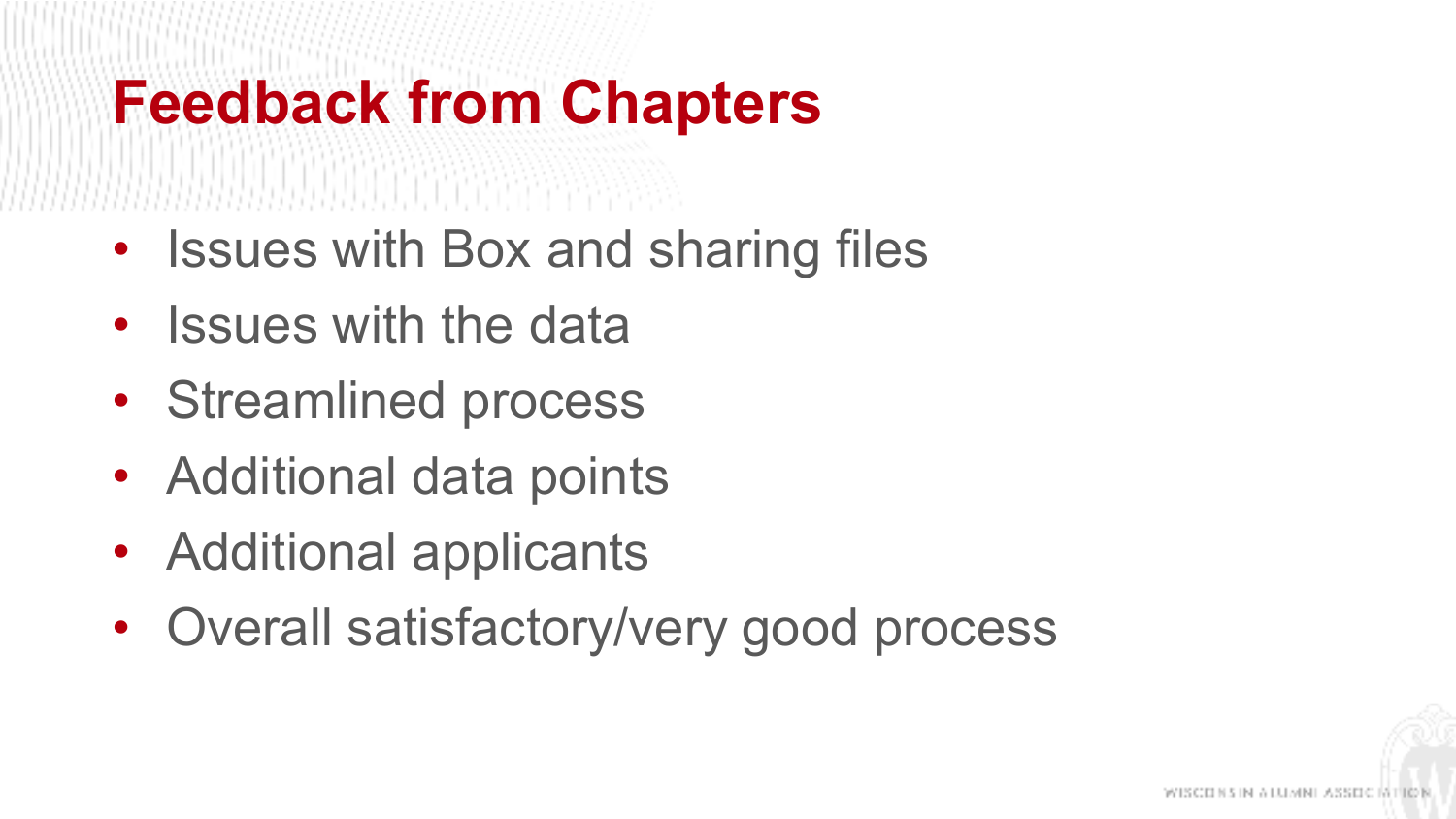## **NEW for Year Two:**

- Transfer students will be eligible to apply for chapter scholarships
- All essays will be located in student files (not excel report)
- Admit status will be listed on excel report
- NEW award submission form!!!
- Alternate awardees will be submitted to WAA
- Template communications for awardees, alternates, regrets
- Chapters who offer multi-year financial support for scholarships will have access to student grades through WiSH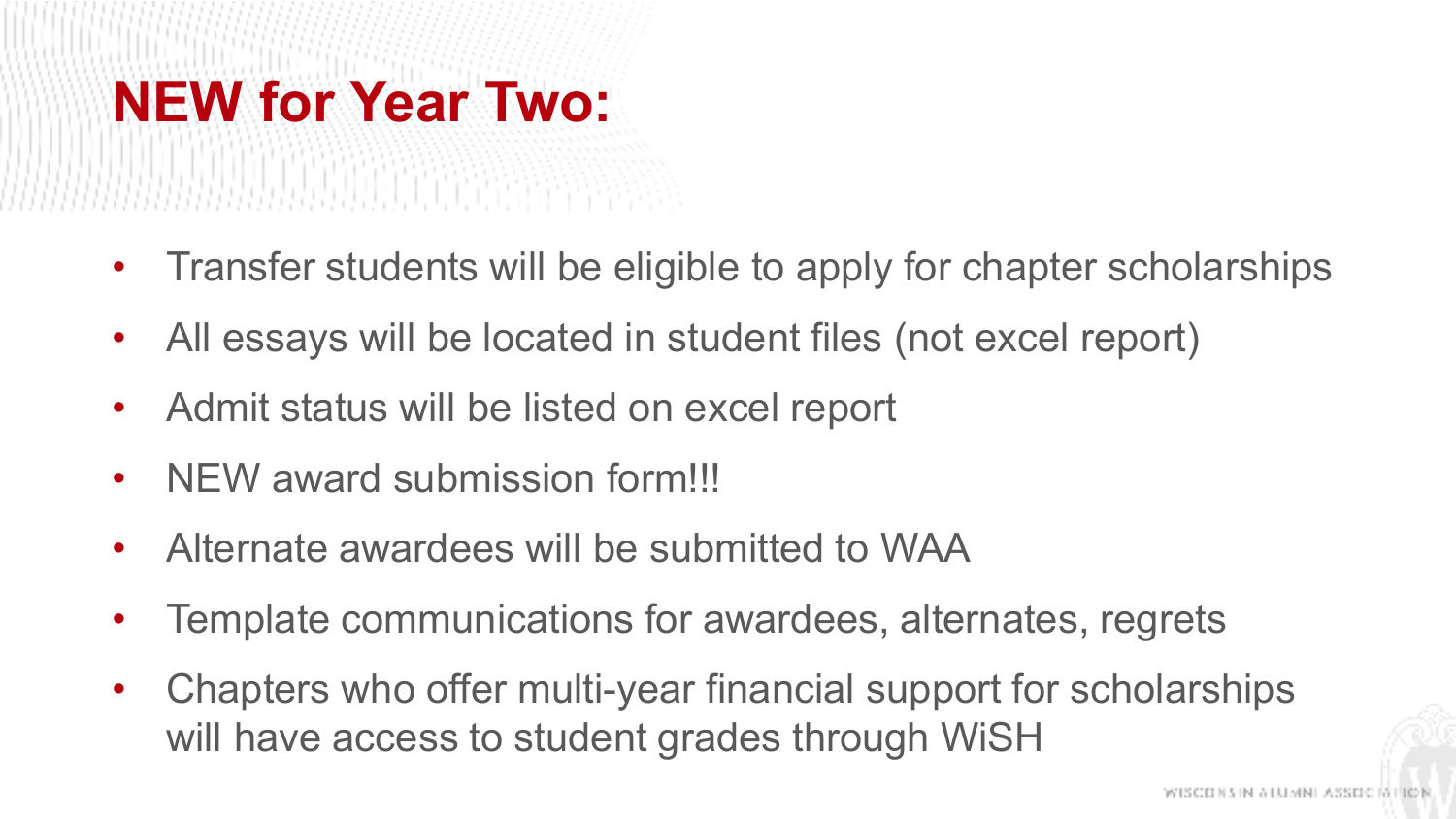## **Dates to Remember for 20-21 Scholarship Application Process**

- **November 1-February 3:** Scholarship applications live in WiSH
- **February 12:** Chapters receive student data
- **March 13:** Scholarship awardees and alternates due to WAA
- **March 14-20:** chapter notify awardees and alternates
- **March 20-27:** OSFA to update student records in WiSH
- **March 27-May 1:** Awardees or alternates accept scholarships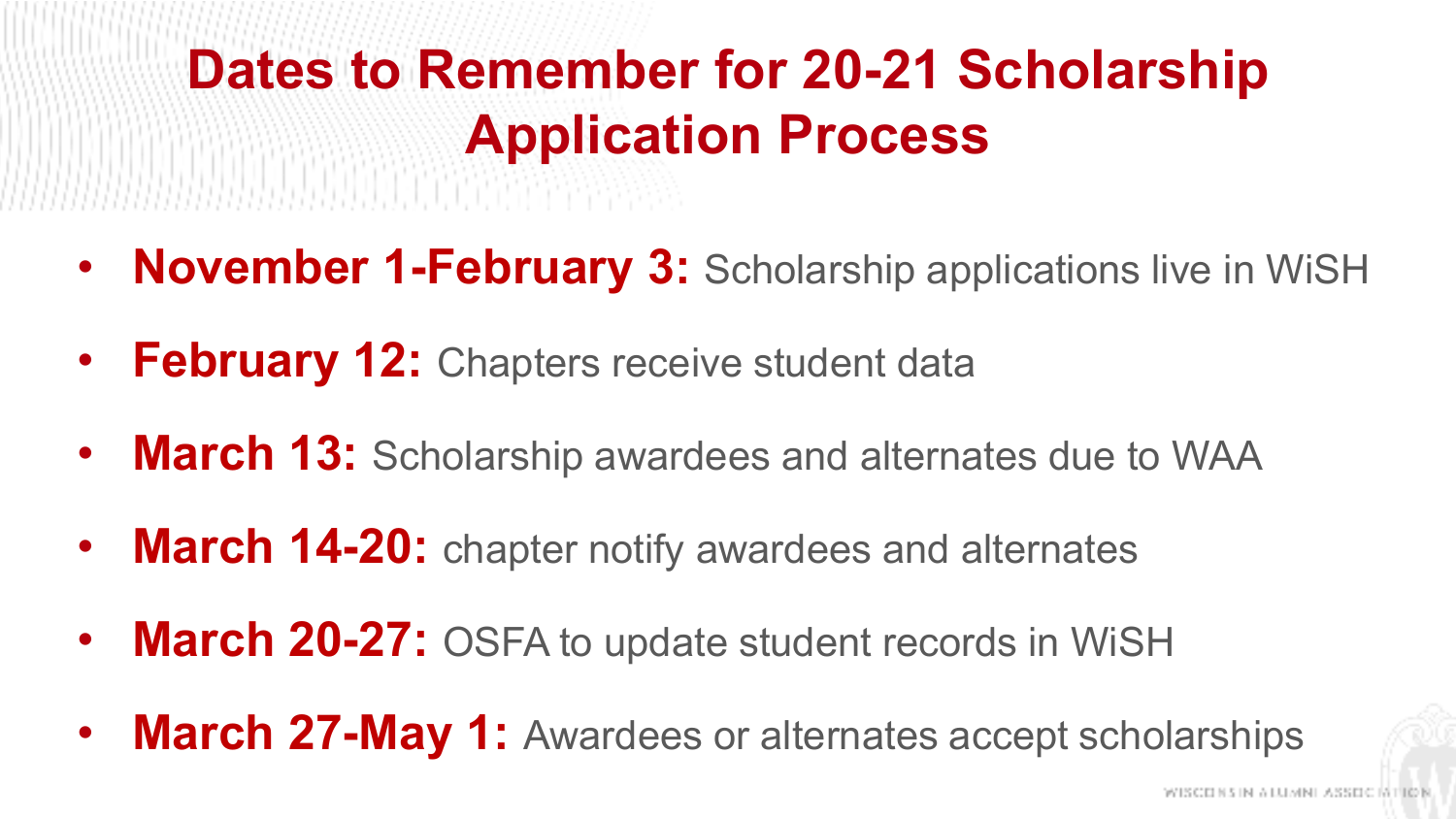## **Scholarship Program Objectives**

- Goals & Focus for your program
- Prioritize values
- Criteria for selection
	- Financial need
	- Grades
	- Test scores
	- First Generation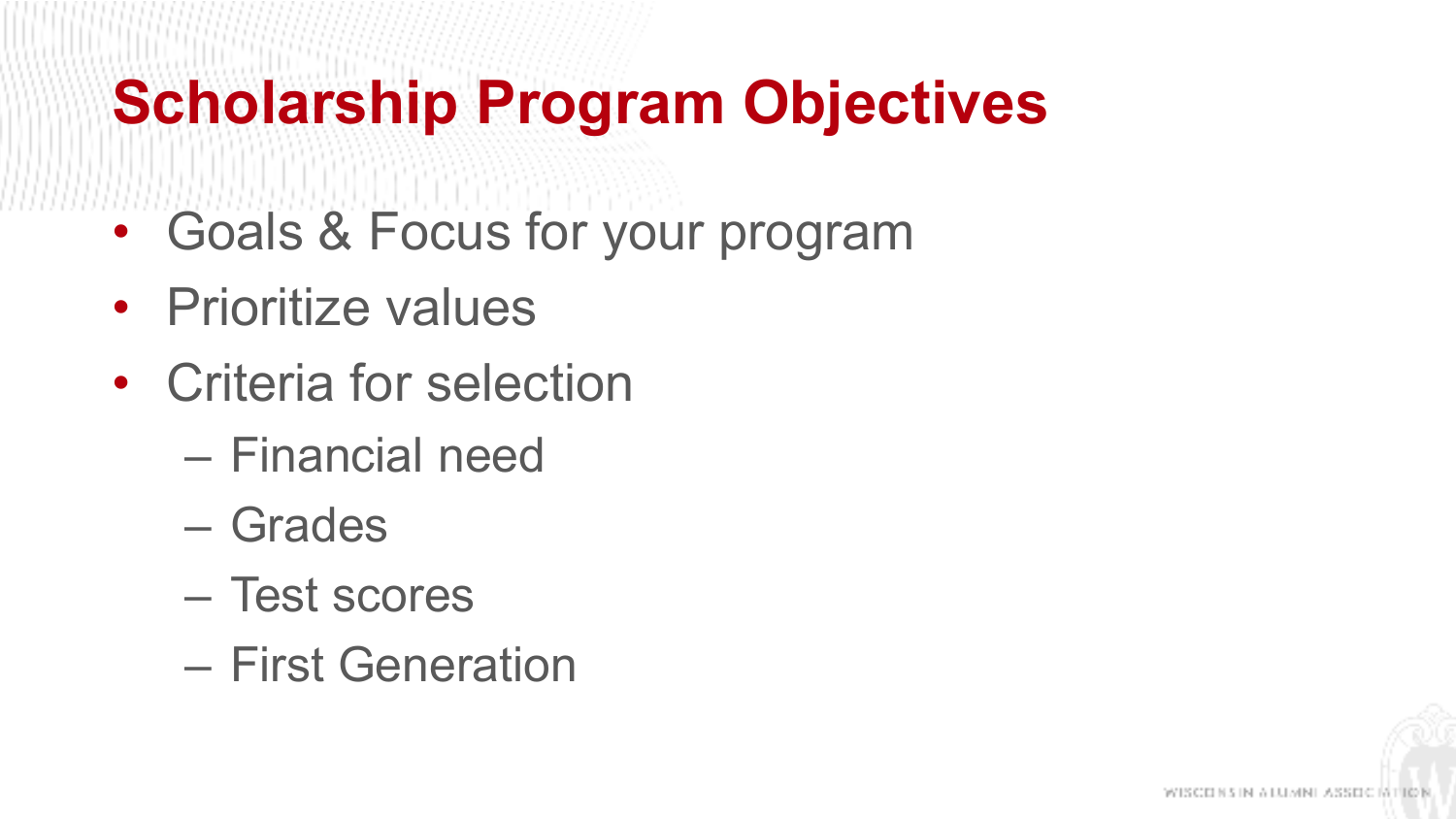### **Box Access WFAA Data Agreement Required**



| Signup for a then account to accept invite                 | You're mylood to collaborate pro-                    |
|------------------------------------------------------------|------------------------------------------------------|
| D.B. Mirwell                                               |                                                      |
| <b>CONTRACTOR</b><br>Fig. a. Walk of<br><b>MILLING COL</b> | 2000000<br>WAA: Test Chapter Student<br>144<br>Drta. |
| Facilitätings.                                             | March 11 of 11 Jan 1980 Terry                        |
| US, an Walk benefits opportunities;                        |                                                      |
| <b>Kiswani</b>                                             |                                                      |
| PageL143<br>U-7000                                         |                                                      |
| La divisi Manuelma                                         |                                                      |
| Contine Password                                           |                                                      |
| Prior emisie per logisonal-                                |                                                      |
| AND 200119                                                 |                                                      |
| Saberic                                                    |                                                      |
| three completes that we controlled the complete com-       |                                                      |
| the influence of research in the project projects.         | University of Wisconsin Foundation                   |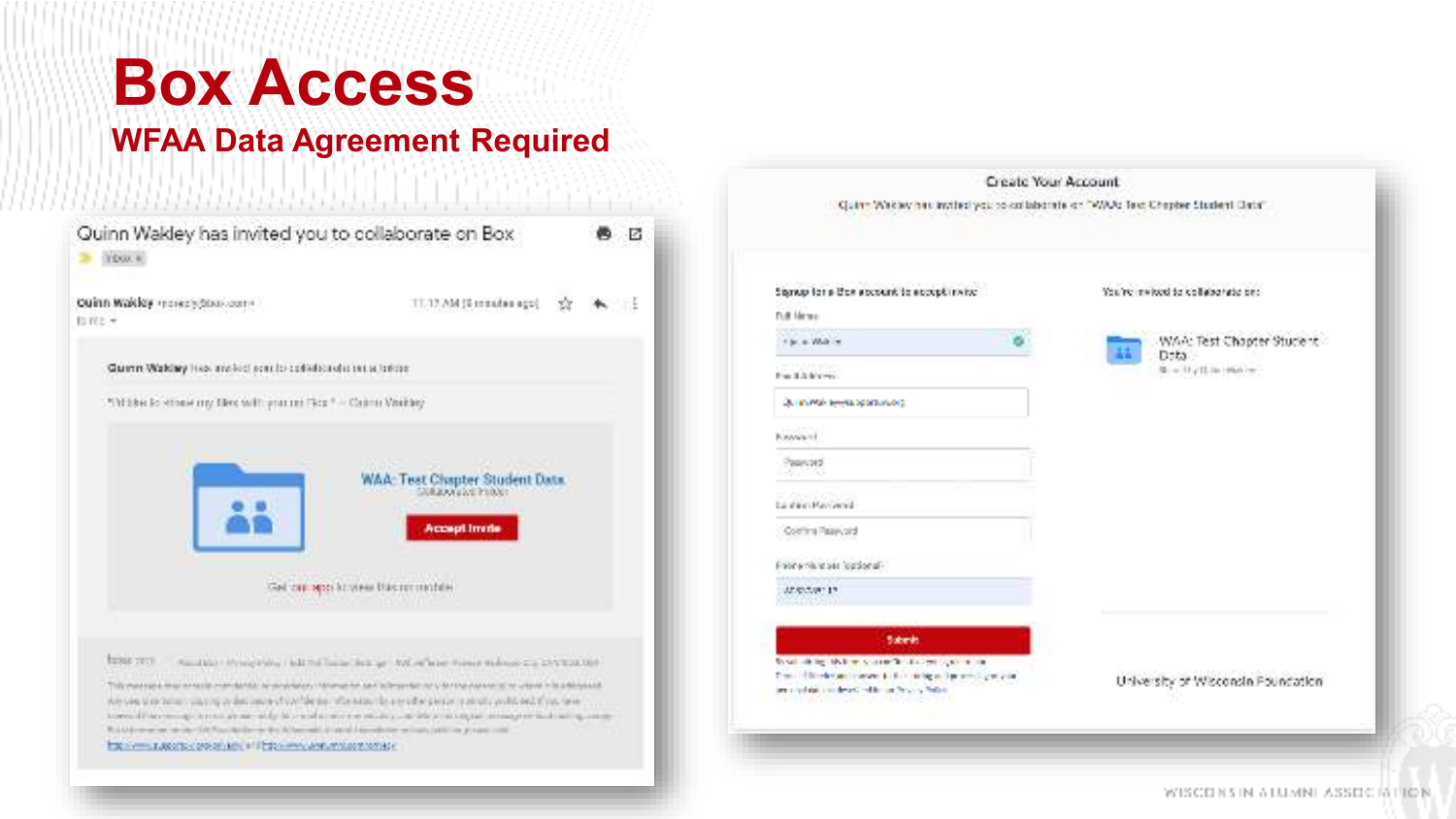## **February 12 – March 12 Navigating the Data**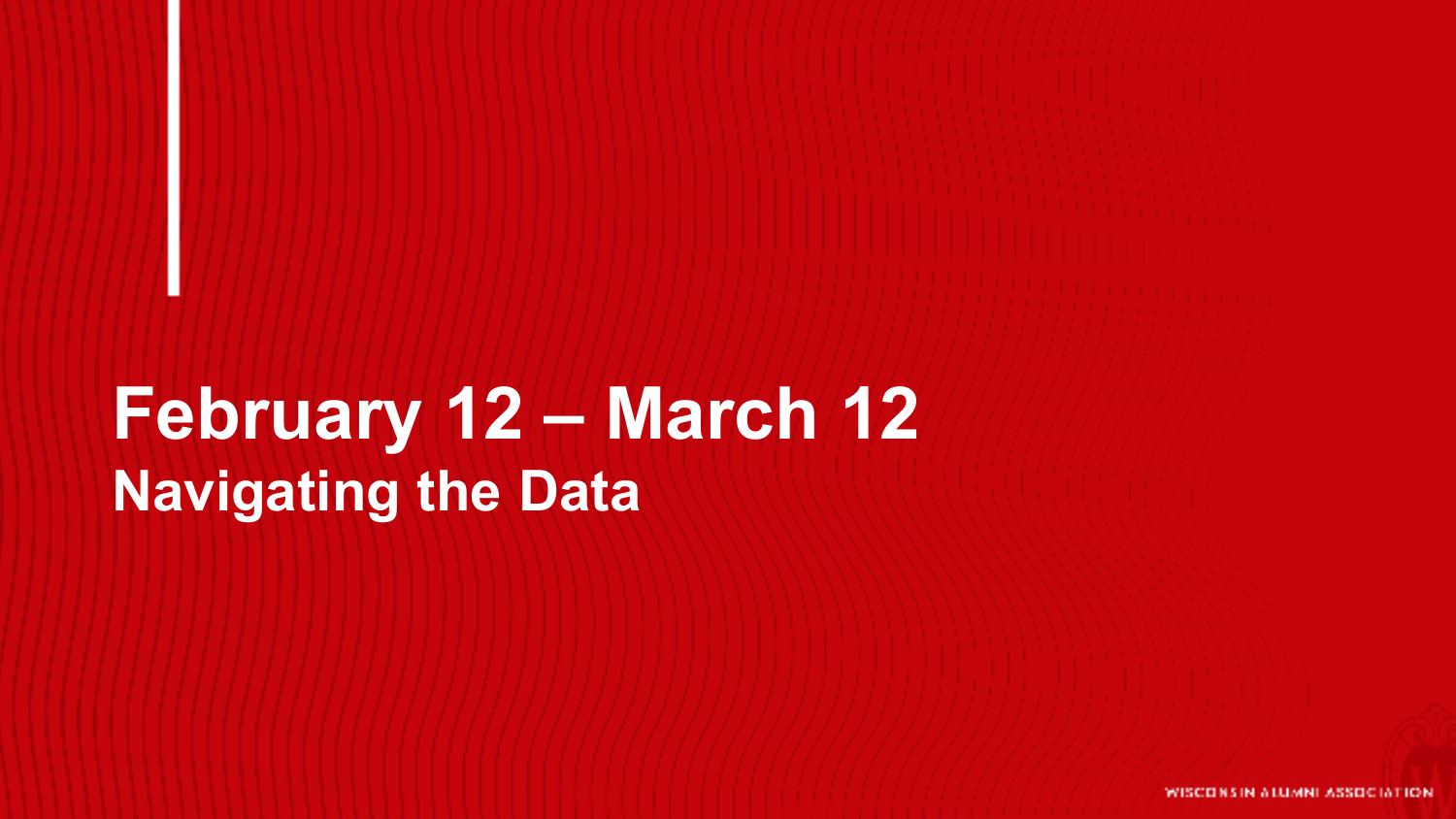## **Welcome to Box!**



m Coen +

 $114$ 

Microsoft Excel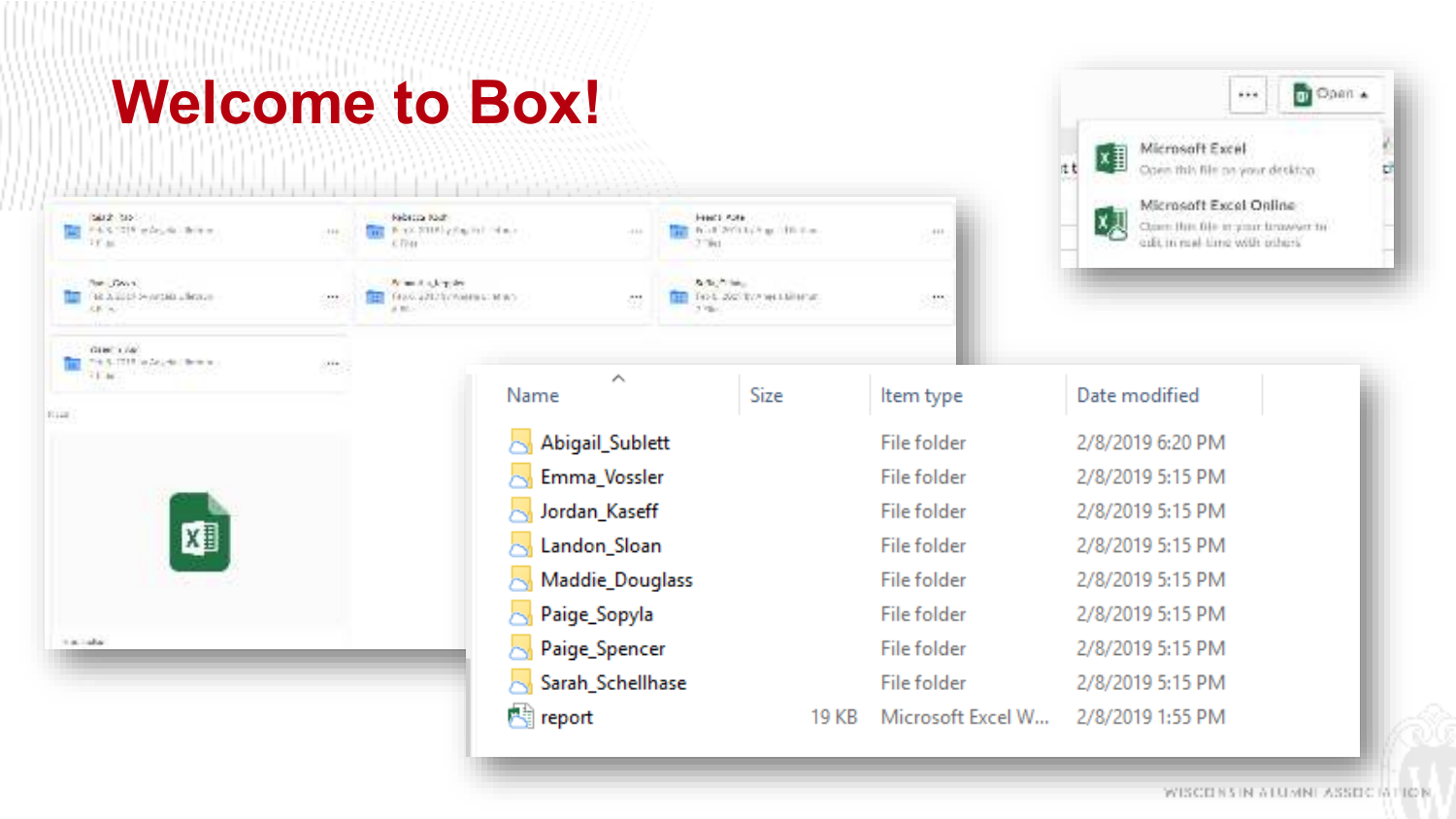## **Excel Report**

### **Grades & Scores:**

- ACT
- SAT
- GPA
- Class Rank/Class Size
- Class Percentile
- First Generation

| Aid Year   Cost of Att Estimated Unmet Ne |                      |       |               |
|-------------------------------------------|----------------------|-------|---------------|
|                                           | 2020 26783.52        | 9127  |               |
|                                           | 2020 26783.52 164107 |       | o             |
|                                           | 2020 28183.44        | 41112 |               |
|                                           | 2020 28183.44        |       | 17262 5421.44 |
|                                           | o                    | o     |               |
|                                           | 2020 28183.44        | 32110 | O             |
|                                           | 2020 26783.52        | 18850 | 2433.52       |

## **Financial Information:**

- Aid Year
- Adjusted Gross Income
- Cost of Attendance
- **Expected Family Contribution**
- Unmet Need
- COA EFC = Federal Need
- Federal Need All Financial Aid = Unmet Need

|               | Aid Year   Cost of Att Estimated Unmet Ne |
|---------------|-------------------------------------------|
| 2020 26783.52 | 93 26690.52                               |
| 2020 26783.52 | 2898 23885.52                             |
| 2020 26783.52 | 3243 23540.52                             |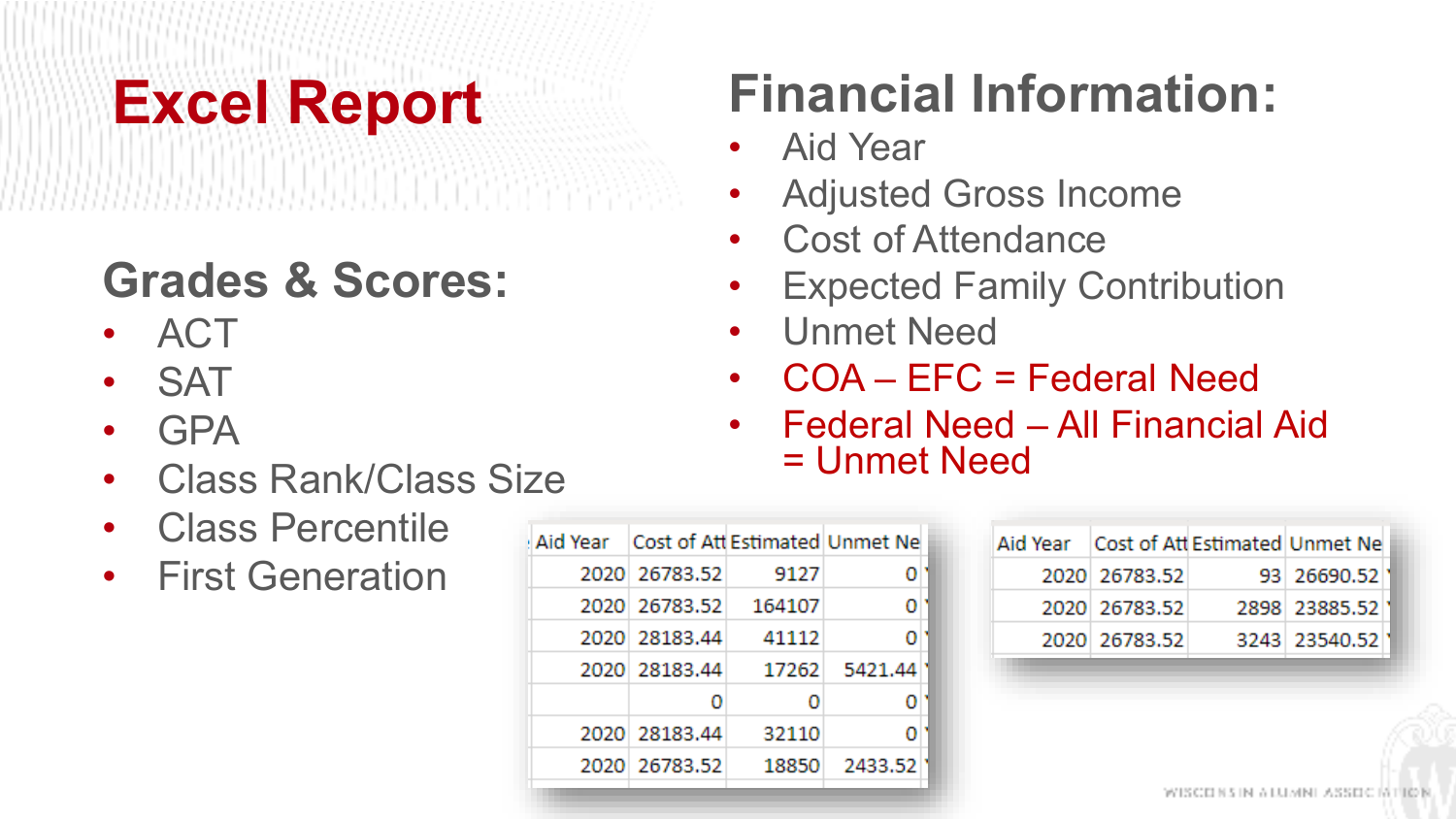## **Continuing and Transfer Student Awards**

### **Transfer Students**

• Same timeline as incoming freshman

- Same process
- Same access
- Data in separate sheet in the excel report

### **Continuing Students**

- Access to student grades through WiSH
- **June 1:** Deadline to submit continuing awardees/awards to WAA via online form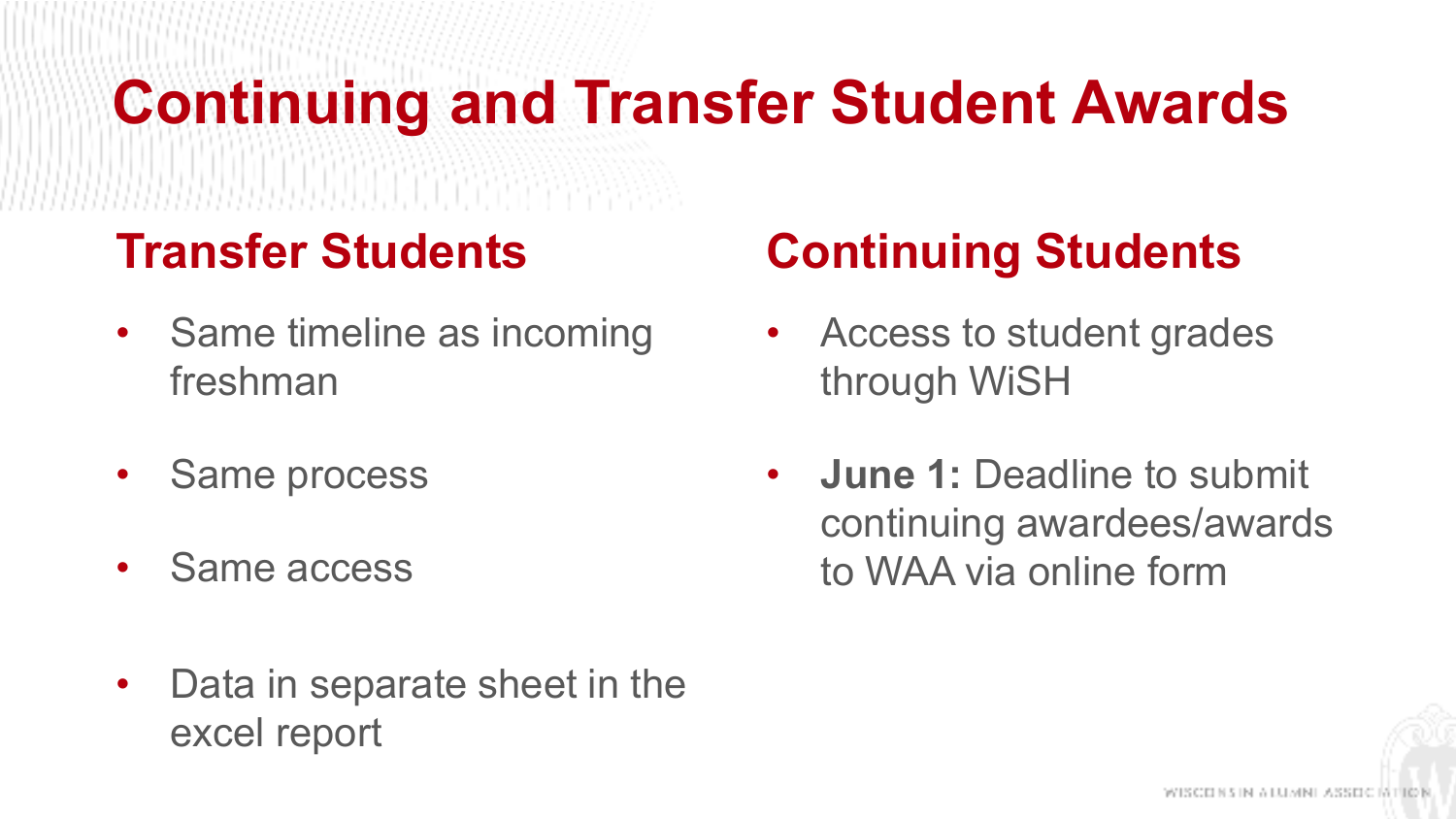# **Awarding Timeline**

- **March 13: list of awardees & alternates due to WAA**
- March 14 27: applicant communications
	- **14 – 20 Chapter** notifies awardees and alternates
	- **20 – 27 OSFA** notifies awardees, alternates, and regrets
- March 20 May 1: WAA sends bi-weekly updates
- May 1: Commitment Day!

•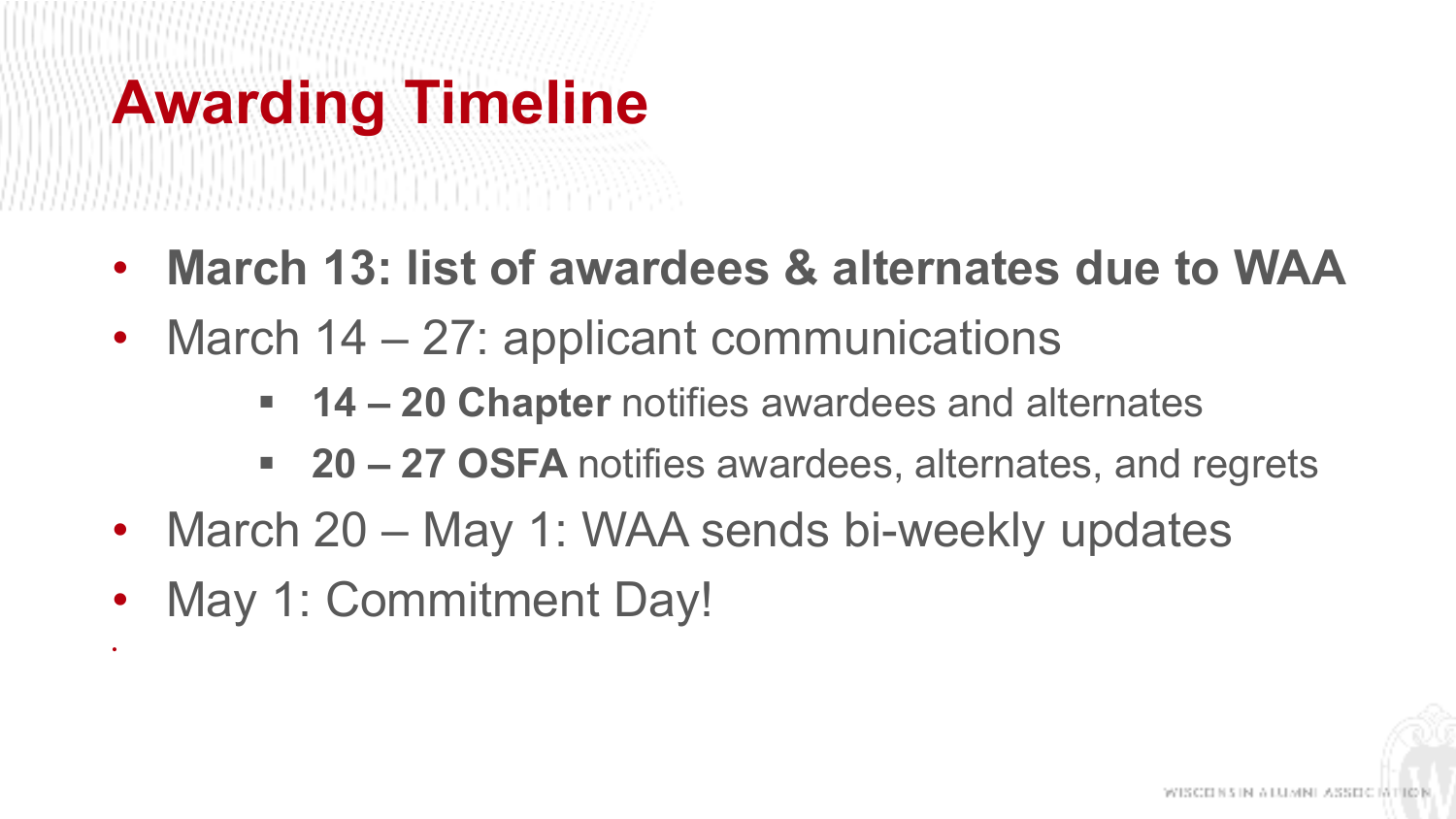### **NEW Submission Form!! Due March 13**

- Submit Awardees and Alternates at once
- Add additional names as needed
- Drop-down menu for chapter and scholarship fund
- On chapter leader webpage

#### Protected: Chapter Scholarship Alternate Submission Form

#### **Student Information**

#### Award Recipient.<sup>\*</sup>

| <b>First Name</b>   | Leat Nume        | Email               | Award Amount |    |
|---------------------|------------------|---------------------|--------------|----|
| Shay :              | <b>Fourte</b>    | shayJozia@gmaE.com  | 3330         | 90 |
| ------<br>Diffully. | <b>GALE TWOW</b> | ces l'mondant i con | EERI         | 88 |
| ---<br>Graham.      | Ha               | mos lamalicats      | ---<br>3330  | 96 |

#### that the plan sign to add neighbors in a well recipients

Add Alternative Recipients? \*

**OU You** 

**O**Ha

Alternative Award Recipient

| First Name                      | Last Name      | Email             | <b>Award Amount</b>                               |    |
|---------------------------------|----------------|-------------------|---------------------------------------------------|----|
| Nadia.                          | Littleffrom    | recisi@email.com  | 1100                                              | 88 |
| Margus.<br>California (pr       | <b>U</b> Brian | mob@gmail.com     | <b>CARD CORPORATION</b><br>3300<br><b>Balance</b> | 80 |
| Clower                          | Zerala         | closed@eavel.com  | 3,3.61                                            | 88 |
| Arky.<br><b>Service Control</b> | Zdrain         | moning a mail and | 3300                                              | 60 |

The the plus ups to add cobitsonal sward recipients

Total Scholarship Award for Academic Year 2019-2020

11,003.07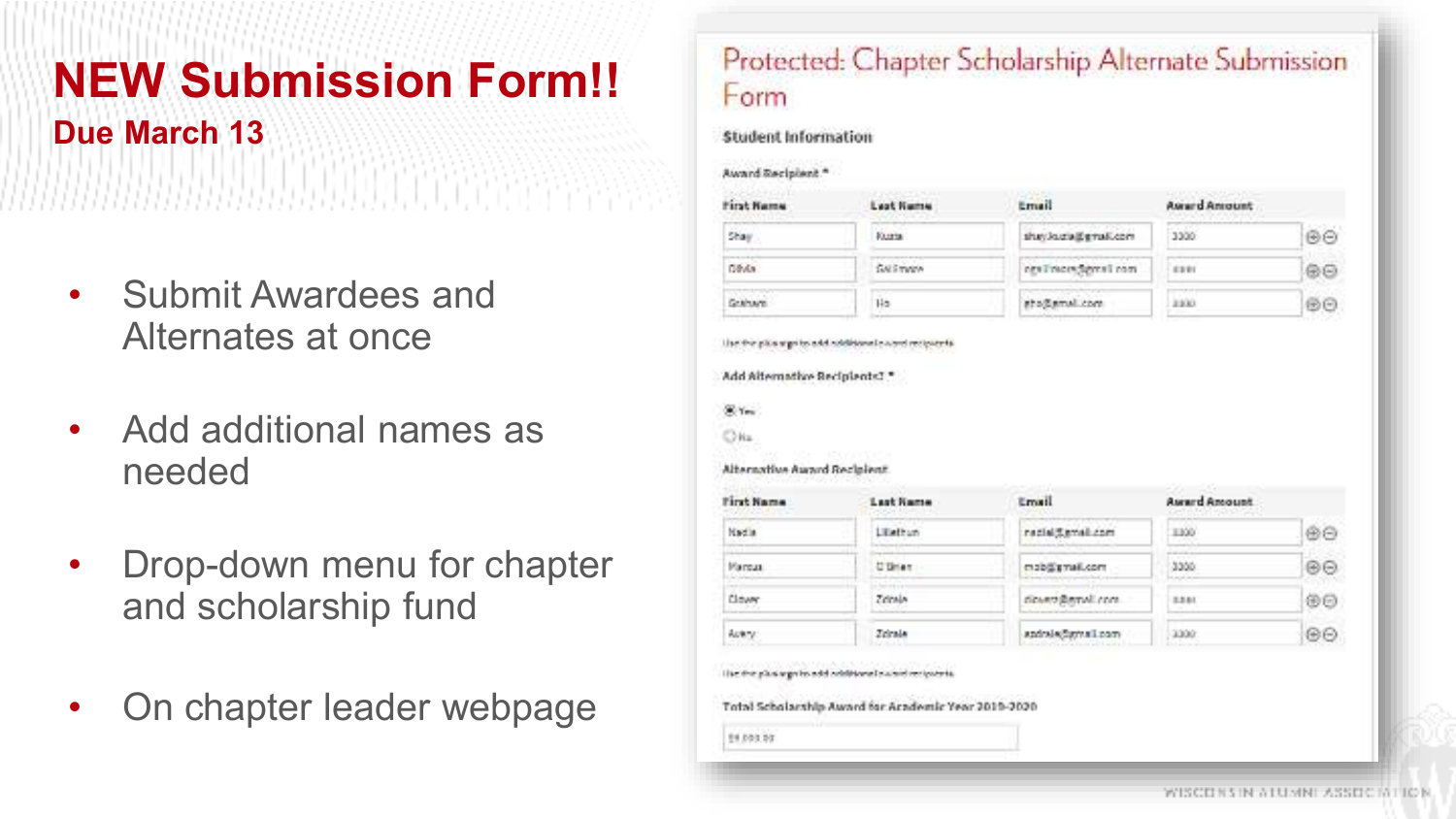## **Award Notification**

Dear **Grace**,

Congratulations! You have been selected to receive the following scholarship award: *WAA: Madison Chapter Scholarship*. You can view the details of this award by visiting the following link:

[http://wisc.academicworks.com/opportunities/5000033/applications/5000044/offer?em](http://wisc.academicworks.com/opportunities/5000033/applications/5000044/offer?email_id=bob.michael%40academicworks.com) ail\_id=bob.michael%40academicworks.com

Please log into your WiSH account to accept or decline as soon as you have made your decision. In the event you decide to attend another school, your prompt response will enable us to award the scholarship to an alternate. Thank you for notifying us **no later than May 1st .** 

Congratulations and On, Wisconsin!

Sincerely,

Wisconsin Scholarship Hub (WiSH) Support Team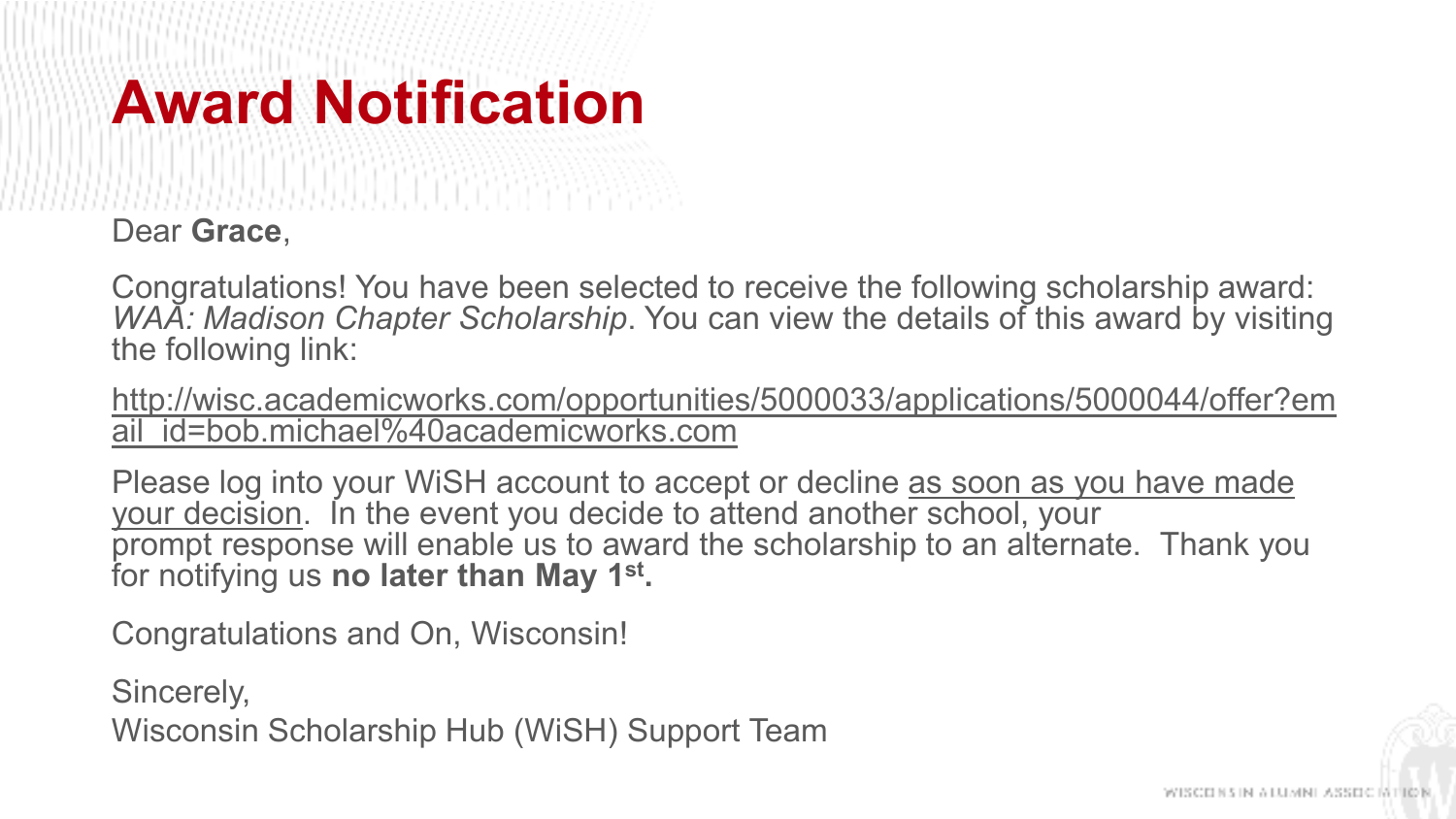## **Alternate Notification**

### Dear **Grace**,

Thank you for completing an application for the Wisconsin Alumni Association (WAA) Chapter Scholarships. This year, WAA received a record number of scholarship applications from an incredibly driven and talented pool for the 2020-21 award cycle. We are pleased to inform you that you have been selected as an alternate for the following scholarship award: *WAA: Madison Chapter Scholarship*. You can view the details of this award by visiting the following link:

[http://wisc.academicworks.com/opportunities/5000033/applications/5000044/offer?email\\_id=bob.m](http://wisc.academicworks.com/opportunities/5000033/applications/5000044/offer?email_id=bob.michael%40academicworks.com) ichael%40academicworks.com

We will notify you as soon as we have updates regarding your award status.

Congratulations and On, Wisconsin!

Sincerely, Wisconsin Scholarship Hub (WiSH) Support Team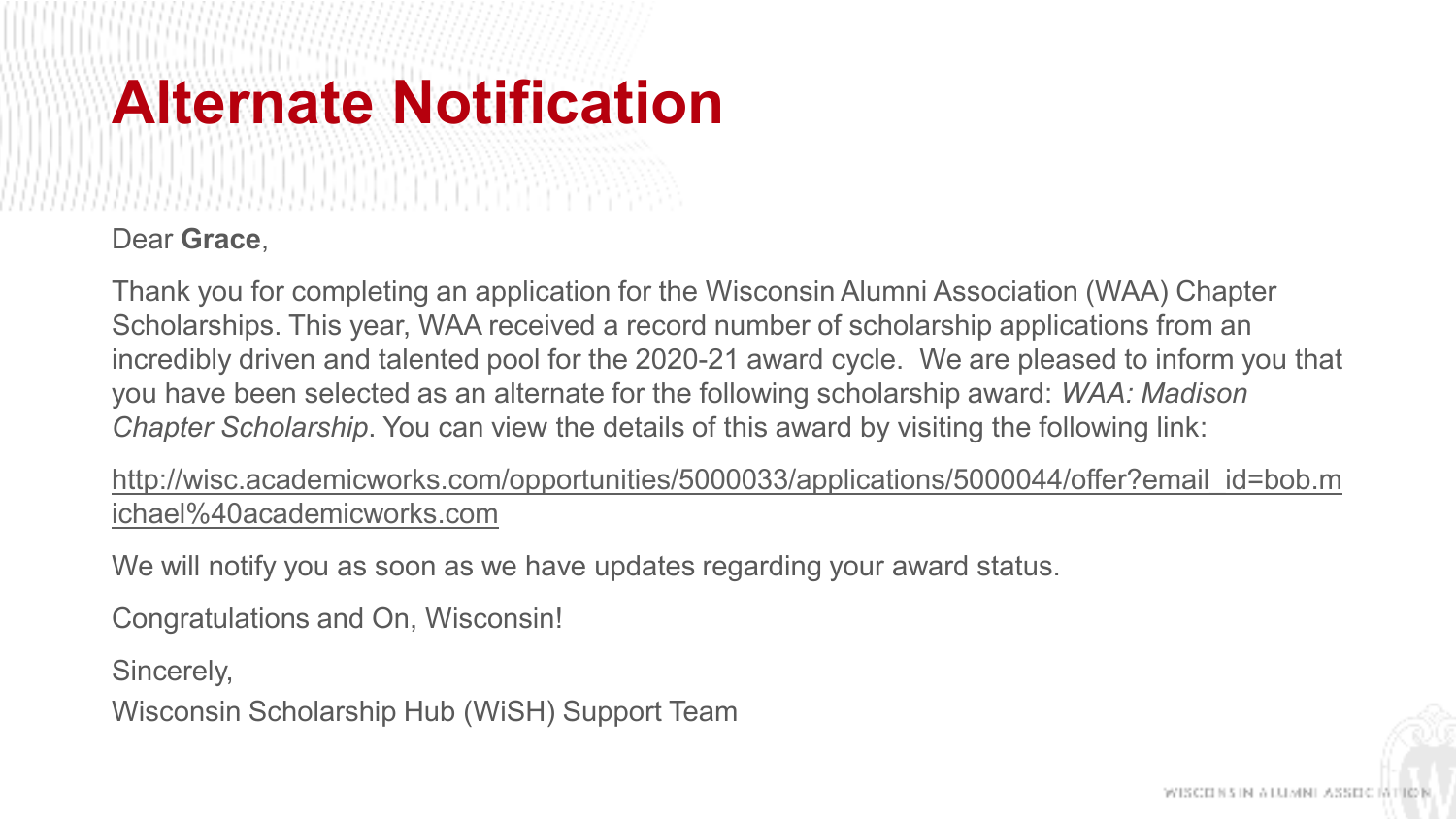## **Regret Notification**

### Dear **Grace**,

Thank you for completing an application for the Wisconsin Alumni Association (WAA) Chapter Scholarships. This year, WAA received a record number of scholarship applications from an incredibly driven and talented pool for the 2020-21 award cycle. Unfortunately, we do not have the financial resources to award scholarships to all of our highly qualified applicants. As a result, we regret to inform you that we are unable to offer you a scholarship at this time.

We recognize that you have the talent and ability to achieve great things at UW-Madison, and we would love to see you on campus next fall.

Thank you and On, Wisconsin!

Sincerely, Wisconsin Scholarship Hub (WiSH) Support Team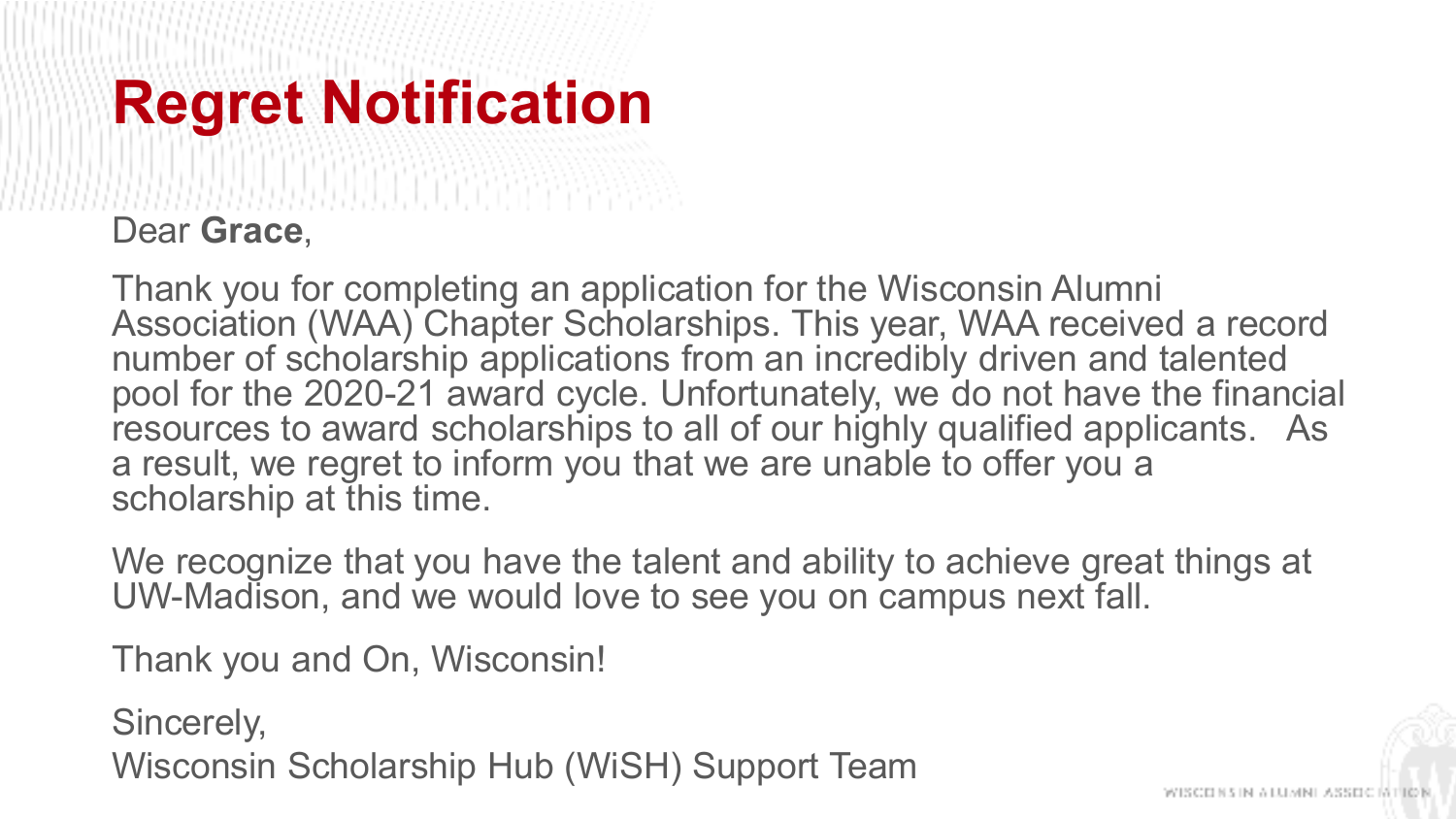## **Reminder Email**

Dear **Grace**,

This is a reminder that you have been selected to receive the following scholarship opportunity: *WAA:Madison Chapter Scholarship*. You can view the details of this award by visiting the following link:

[http://wisc.academicworks.com/opportunities/5000033/applications/5000044](http://wisc.academicworks.com/opportunities/5000033/applications/5000044/offer?email_id=bob.michael%40academicworks.com) /offer?email\_id=bob.michael%40academicworks.com

Please log into your WiSH account to accept or decline as soon as you have made your decision. In the event you decide to attend another school, your prompt response will enable us to award the scholarship to an alternate. Thank you for notifying us **no later than May 1st .** 

Congratulations and On, Wisconsin!

Sincerely,

Wisconsin Scholarship Hub (WiSH) Support Team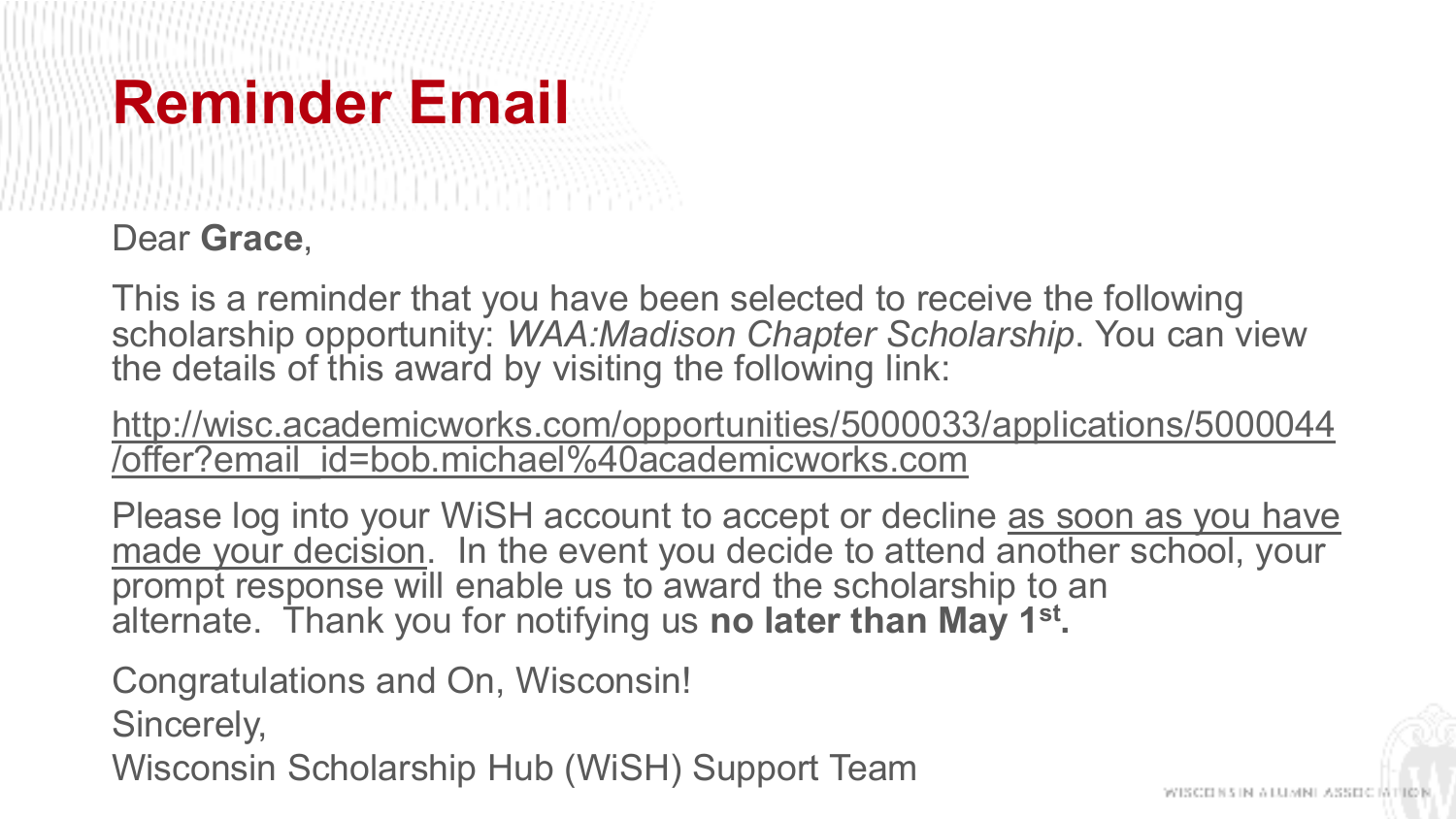## **Final Steps**

• May 1: Commitment day!

- May  $4 8$ : final report of confirmed awardees
- May 11 15: notification to final alternates of award status
- June: Celebrate!
- January 1: Funds due in scholarship account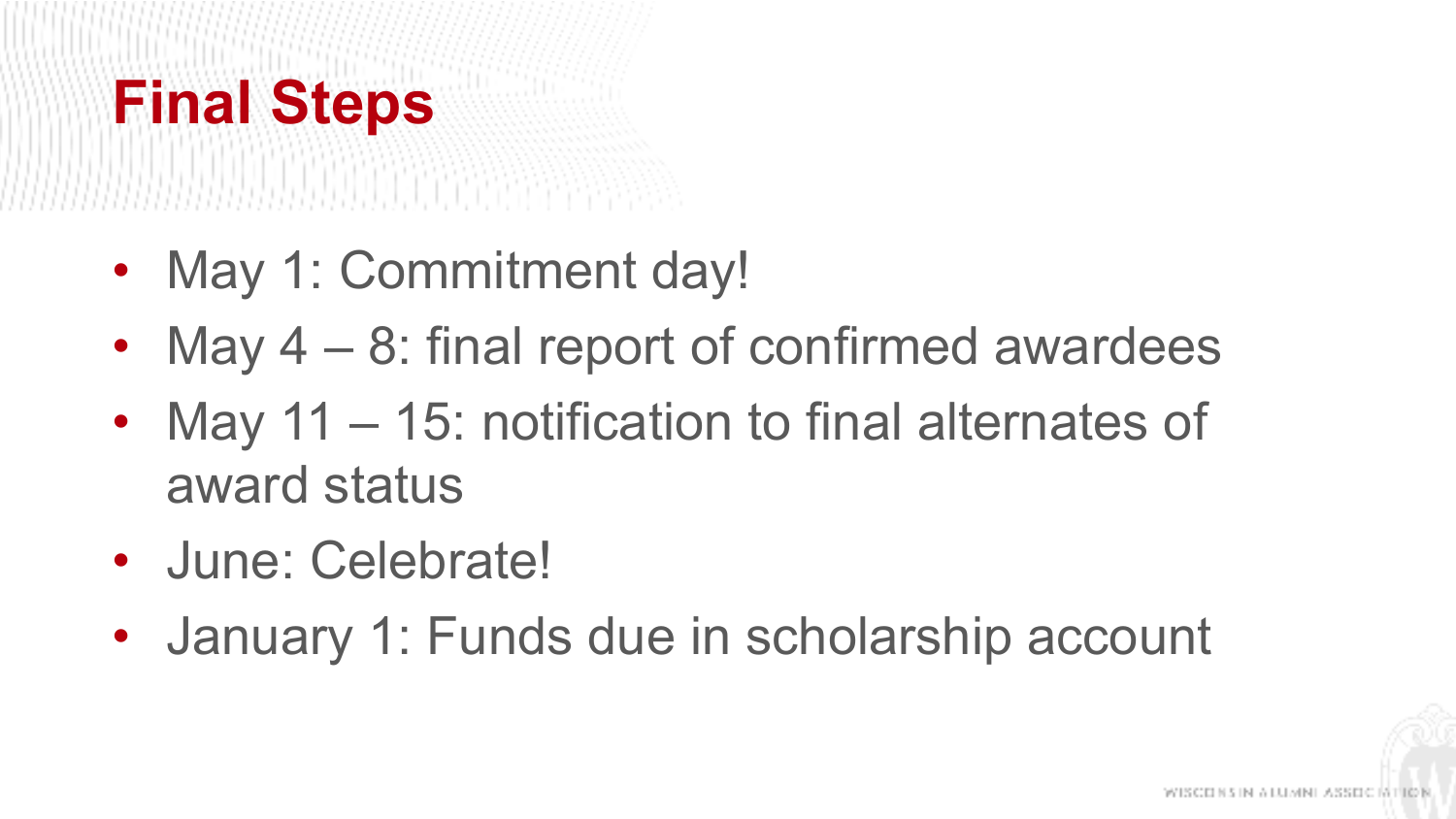# **Questions? Success stories to share?**